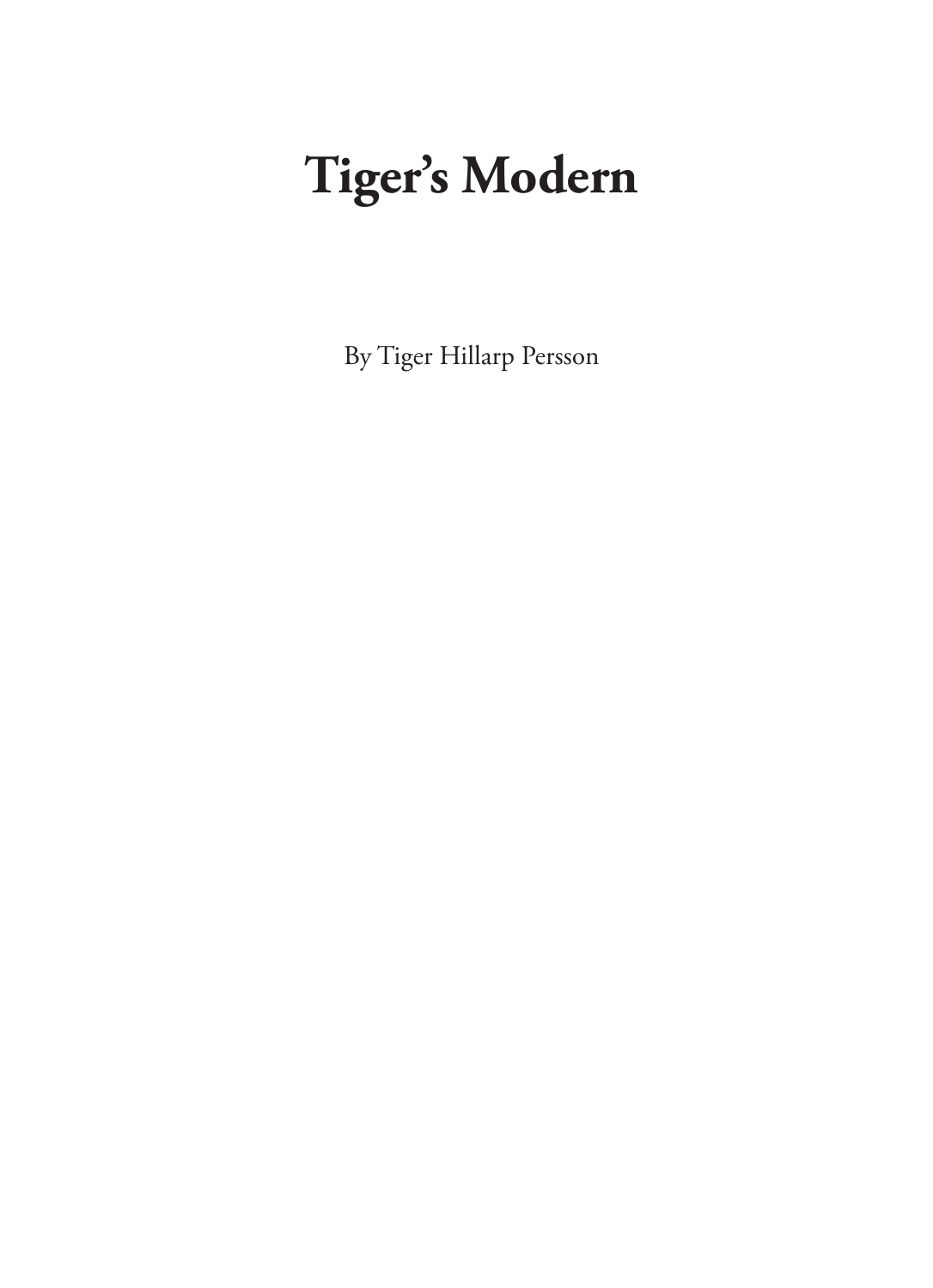## **CONTENTS**

| Bibliography                                              | 4              |
|-----------------------------------------------------------|----------------|
| Acknowledgements                                          | $\overline{4}$ |
| Introduction                                              | 5              |
| Variations where Black plays 4a6                          |                |
| 1. f4 – Austrian Style                                    | 15             |
| 2. Flexible Dragon Unleashed – பீச3 without $\bigcirc$ f3 | 53             |
| 3. Flexible Dragon Restrained – $2e^3$ and $2f^3$         | 73             |
| 4. The Hippopotamus                                       | 93             |
| 5. Classical Variation                                    | 119            |
| 6. $\&$ g5 – Into midair                                  | 133            |
| Variations where Black does not play 4…a6                 |                |
| 7. 奠c4 – Mad Dog                                          | 141            |
| 8. g3 – Fianchetto Variation                              | 163            |
| 9. c3 – Lazy Variation                                    | 173            |
| 10. Unusual Lines                                         | 183            |
| White plays c4                                            |                |
| 11. Averbakh Variation                                    | 191            |
| Chronological index of complete games                     | 210            |
| Alphabetic index of complete games                        | 212            |
| Index of variations                                       | 213            |
|                                                           |                |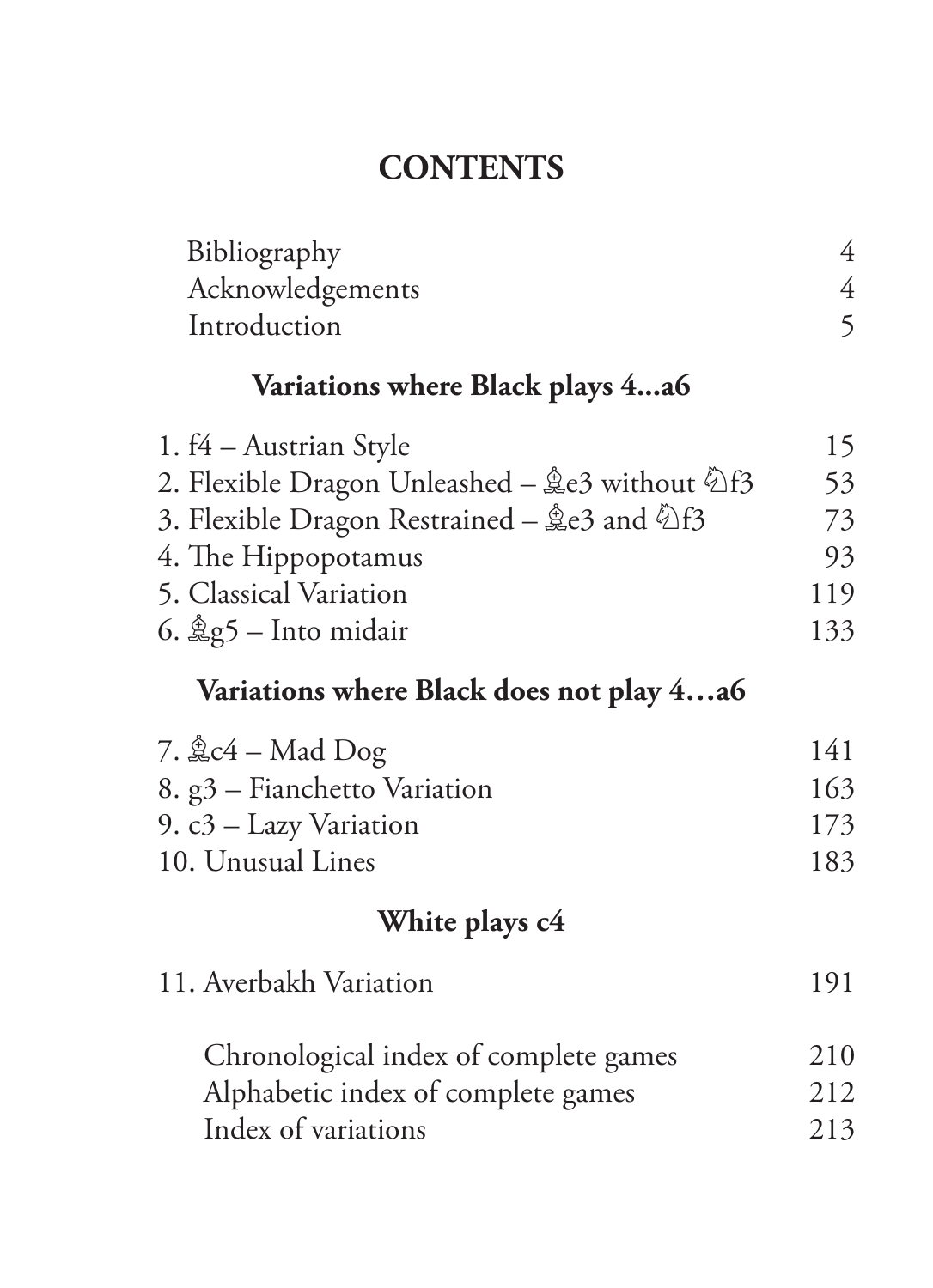### **Introduction to the Modern Defence**

"The reasonable man adapts himself to the world: the unreasonable one persists in trying to adapt the world to himself. Therefore all progress depends on the unreasonable man." George Bernard Shaw - Man and Superman

Ah, looking for Mr Petroff? Sorry, but Petroff has left the building with Mr Lopez. I am the Modern, the Modern Defence. Stop caressing that e-pawn or I will throw you out of this chapter!

I should start with a warning for those of you who have only played classical openings before. The Modern Defence (henceforth referred to as simply the Modern) is something quite different. Even though I have tried to give a few examples of typical positions and structures to strive for, that is far from doing the Modern justice. The Modern is just too complicated and dynamic; what is good in one instance can very well be bad in another. One grandmaster, on hearing I was trying to explain the a6-Modern systems in book form, said: "You will have to explain everything!" and there is some truth to that. Still, I think that is what makes the opening so wonderful.

#### So, what is the Modern?

1.e4 g6 2.d4  $g$ g7



This is the basic Modern position. Black's attitude in the Modern is typical of the modern school of thought: Instead of occupying the centre with a pawn or two Black prefers to observe the centre from a distance, develop a few pieces and then strike when White least expects it. The most common continuation here is

#### 3. $\sqrt[6]{6}$  d6

Now White is faced with a wide choice. To illustrate the system featured in this book, let us say that White plays:

#### $4.2e3$

Now Black can play 4...c6 or enter the Pirc with 4... Df6, but this book features a different system:

#### $4...a6!$



With this move Black plans an expansion on the queenside with b5 followed by \$b7, \displaystand c5, thus cultivating the concept of observing and counterpunching even further than in the other Modern lines (with c6). The only condition for this system to work is that White has played  $\&$  c3 or else b5 will strike thin air and c5 will be easily met by c3.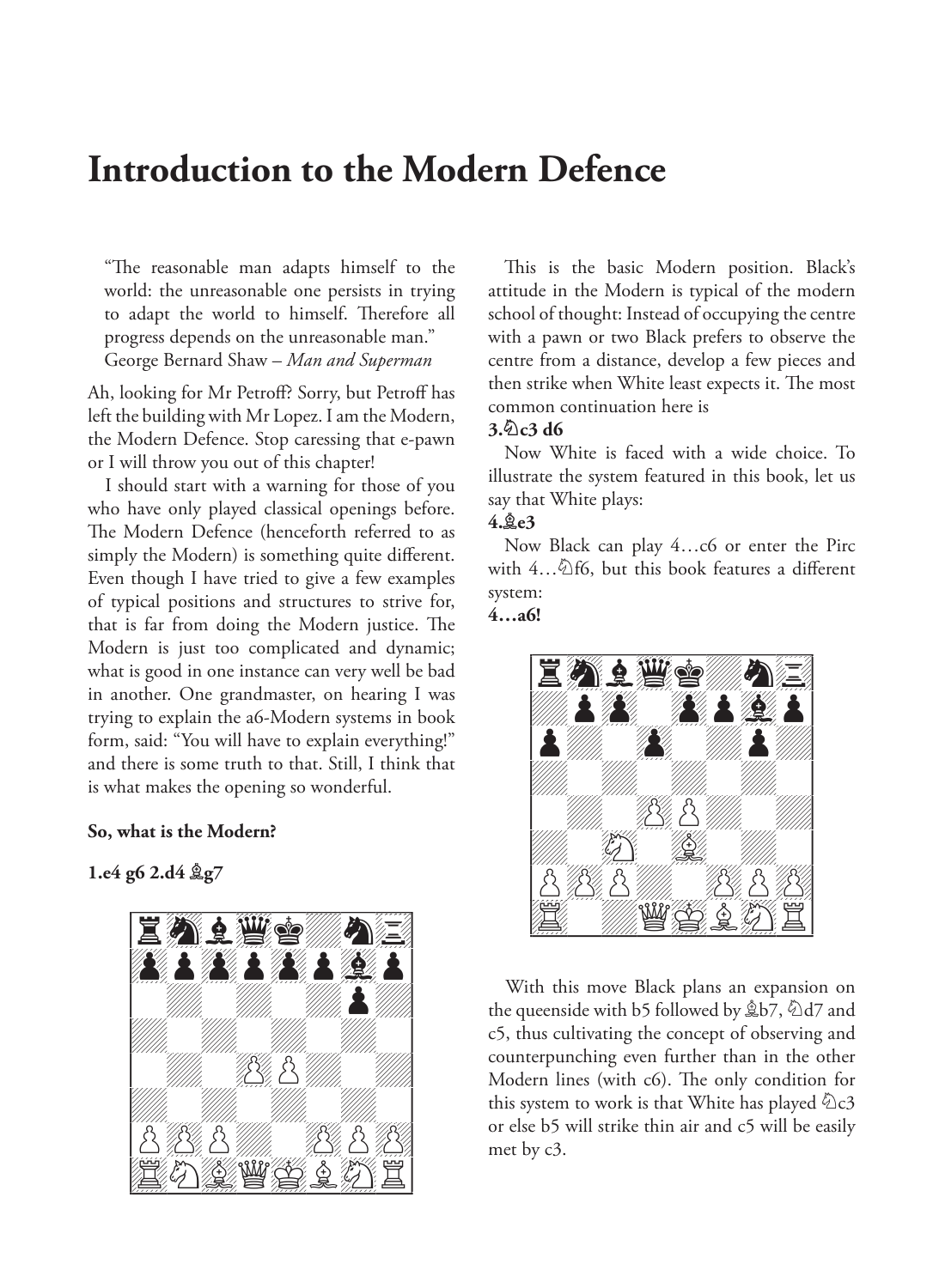#### Why the a6-Modern?

The first great advantage of the Modern with a6 is that it gives White almost zero chances of playing for a draw and therefore it is an excellent choice in situations where playing for a win is essential. In these lines there is no exchange-variation or I-ama-sucker-for-a-draw-variation, or any other way for White to exchange a bunch of pieces on move ten.

The second (big) advantage of the lines recommended in this book is that they are little known and analysed, so even if your opponent knows that you will play the Modern - with this book as your arsenal - you will probably diverge from "theory" first and therefore the element of surprise will be on your side.

#### What I have tried to do

Before writing this book I didn't really know a lot of "theory" on the Modern. I just knew some ideas and used the ones best suited for the occasion. However, as I was writing a book I thought it might be wise to look up some of the more accepted theory. What I found came as something of a revelation. Every half an hour I would come across something which made me go "aah!" or "is that so?" or - more often - "I don't believe that!". I was positively shocked at how many misconceptions exist about this opening! The result is that I often disagree with the opinions of famous players who have annotated a6-Modern games in *Informant*, *ChessBase* and other places. At first I pointed out every such disagreement, but I soon realised that the book would become too polemical and therefore I removed most of these comments. Also I have not pointed out which moves are "theoretical novelties" because there are so many and because the concept of TN's is not very important in this opening.

I have tried to explain the a6-Modern systems in such a way that everyone should be able to understand it, but I have not tried to cover everything about the Modern Defence on these pages. On the contrary this is a very narrow book that deals with only a fraction of the existing alternatives. Probably some of you will wonder: "But why don't you mention Mr 2650+ against Mr 2600+, somewhere, sometime?" The answer is - if I just have not missed it - that I believe it is not such an important game. I have not tried to write an encyclopaedia on the Modern. This is about the a6-lines and only more where necessary.

Playing these lines is a constant struggle. Occasionally I wake up thinking, "it's crap-I must find something else", but then, a few mornings later (after some hard work) I wake up thinking "It's alive! It's a miracle!" and so it goes on. Don't let the first of these mornings scare you. If you are not too lazy the other kind of morning is waiting around the corner. As Shaw put it: "...all progress depends on the unreasonable man".

#### A very short history of the a6-Modern

There were many strong GMs and other notable players who used set-ups with a6 in the Modern before me. In the sixties there was Ivkov and Uitelky, in the seventies Suttles and Keene used a6 in the Classical Pirc, but it was not until the eighties that players like Seirawan, Speelman and McNab developed the ideas further. In the nineties Mikhail Gurevich and Azmaiparashvili were the main champions of the a6 systems, but today there are few who play it regularly at a high level. I believe the reason for this has nothing to do with the objective value of the opening, but rather reflects a general tendency towards choosing more solid and less ambitious set-ups with Black.

You will soon notice that this book to a high degree consists of my own games. That is partly because I know these games better than others and partly because they best illustrate the ideas I promote here: how to walk the a6-Modern road. It is not the only road, but it is mine and I am hoping for some company.

#### The Pirc and the Modern with c6 versus the Modern with a6

There are three main ways to play with g6 against 1.e4. Each of these has its advantages and